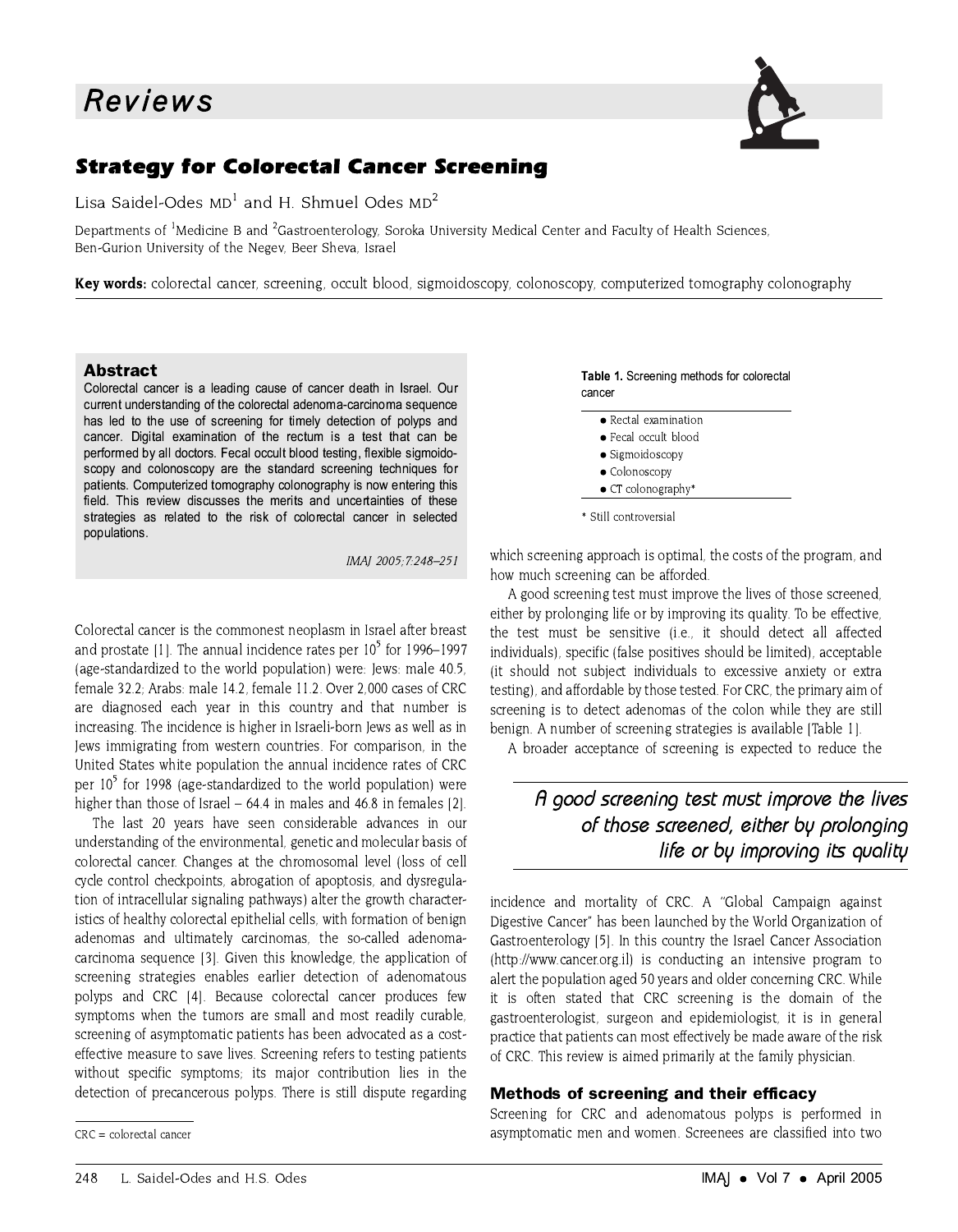| Degree of risk | Underlying pathology                       |
|----------------|--------------------------------------------|
| Average        | None                                       |
| Increased      | Family history of CRC                      |
|                | Familial adenomatous polyposis             |
|                | Hereditary non-polyposis colorectal cancer |
|                | Personal history of CRC                    |
|                | Personal history of adenomatous polyps     |
|                | Inflammatory bowel diseases                |

groups: The first group comprises "average risk" persons, defined by exclusion as being without any risk factors, where screening begins at age 50 years (since the risk of CRC increases exponentially with age beginning at age 50): the second group comprises "increased risk" persons, who bear one or more risk factors (Table 2) and require a screening program tailored to age and risk factors. A positive result in any screenee is followed by full clinical evaluation and treatment. Appropriate periodic surveillance is offered thereafter, again adapted to each case.

Never to be forgotten among the screening methods is the *digital* rectal examination, which every doctor must perform as part of the physical examination, and which will reveal lower rectal cancers.

*Fecal occult blood testing* is not expensive or invasive and is easy to perform in general practice. It has the highest patient compliance rate. The normal gastrointestinal losses of blood are about 0.5-1 ml/day [6]. Polyps in the left colon and rectum produce 54% positive tests, whereas those in the proximal colon produce positive tests only 17% of the time [7]. The standardized guaiac test is reliably negative in control subjects on restricted diets, and less than 1% of tests are falsely positive on low peroxidase diets. Hemoccult II is usually used, without hydration. Hydration increases sensitivity but reduces specificity [8]. False positive results lead to expensive and needless investigations, and steps are taken to avoid this situation. A diet must precede the test. The candidate for screening must not consume red meat and preferably also poultry and fish (all these contain non-human hemoglobin) for 3 days. Drugs and substances interfering with the test are stopped; this includes horseradish, fresh broccoli, turnips, cauliflower (which contain vegetable peroxidase) and colchicine, which give a false positive reading. Anticoagulants, aspirin or non-steroidal anti-inflammatory drugs cause leakage of blood into the intestinal tract. Oxidizing drugs (topical iodine, bromides, and boric acid) and reserpine are stopped 3 days before the test as they can cause a false positive reading. Iron colors the stool and should be stopped as well. Vitamin C causes a false negative reading. To avoid errors, the stool specimens should be examined as soon as they reach the laboratory. A trained technician makes fewer mistakes than a casual examiner. Since bleeding is erratic, many cases of CRC and adenomatous polyposis are missed by FOBT. Thus, it is recommended to test stool samples taken over 6 consecutive days. The University of Minnesota Colon Cancer Study, involving life table analysis of 235,000 person-years of exposure in test subjects and controls in an 18 year follow-up, found that CRC mortality was

significantly reduced by hydrated FOBT [9]. Using rehydrated Hemoccult, as in the Minnesota study, results in substantially more positive tests but increases the cost of the program because of the need for a definitive diagnostic workup for each positive **FOBT [8].** 

Flexible sigmoidoscopy examines the rectum and sigmoid colon. and a variable length of the descending colon up to the splenic flexure, depending on the success of the bowel preparation and the tolerance of the patient. The ratio of lesions in the proximal versus distal colon varies in different studies; it is a reasonable compromise to say that flexible sigmoidoscopy detects 50% of colorectal polyps. Flexible sigmoidoscopy is invasive and not entirely risk-free, particularly in the minority of patients where intravenous sedation is used. Polyps are removed at flexible sigmoidoscopy or at the colonoscopy which follows (except large sessile polyps crossing two folds of the colonic mucosa that require surgery). A positive flexible sigmoidoscopy makes no predictions about polyps in the remainder of the colon. Screening sigmoidoscopy does appear to contribute to a significant reduction in CRC mortality, with screened subjects having only 30% of the risk for fatal cancers of the rectum and sigmoid colon, compared with an unscreened cohort [10].

# Never to be forgotten among the screening methods is the digital rectal examination

Fiberoptic colonoscopy is more invasive than flexible sigmoidoscopy, demands intensive colon preparation with Soffadex or similar cleansing agents, and requires intravenous sedation in all cases. Colonoscopy examines the entire colon in over 90% of cases. and an expert colonoscopist reaches the cecum 98% of the time. Small lesions (<5 mm) may be missed and patients must be told this at the time that the consent form is signed. Some tiny lesions do exhibit a malignant potential. In a Markov model (endpoints: cases of CRC averted, CRC deaths averted, and cost per life-year saved), colonoscopy performed every 10 years was shown to be more cost-effective than flexible sigmoidoscopy every 10 years or annual FOBT [11]. The risk of perforation or bleeding at colonoscopy is about 0.3% each [12].

Computerized tomography colonography ("virtual" colonoscopy) is being evaluated as an alternative to colonoscopy in the detection of polyps. It is a rapidly evolving method in which data from CT are used to generate two- and three-dimensional displays of the colon and rectum. CT colonography has the disadvantages of high cost and high radiation exposure, as well as patient discomfort from air insufflation of the bowel since there is no sedation. The colon is prepared as in fiberoptic colonoscopy. However, this strategy has captured the imagination of the public as being non-invasive and "safe." The accuracy of the method is the prime question. particularly concerning small or flat polyps [13]. The data on false positive (stool misinterpreted as a polyp) and false negative (missed small lesions) detection rates have been controversial,

 $FOBT = fecal$  occult blood testing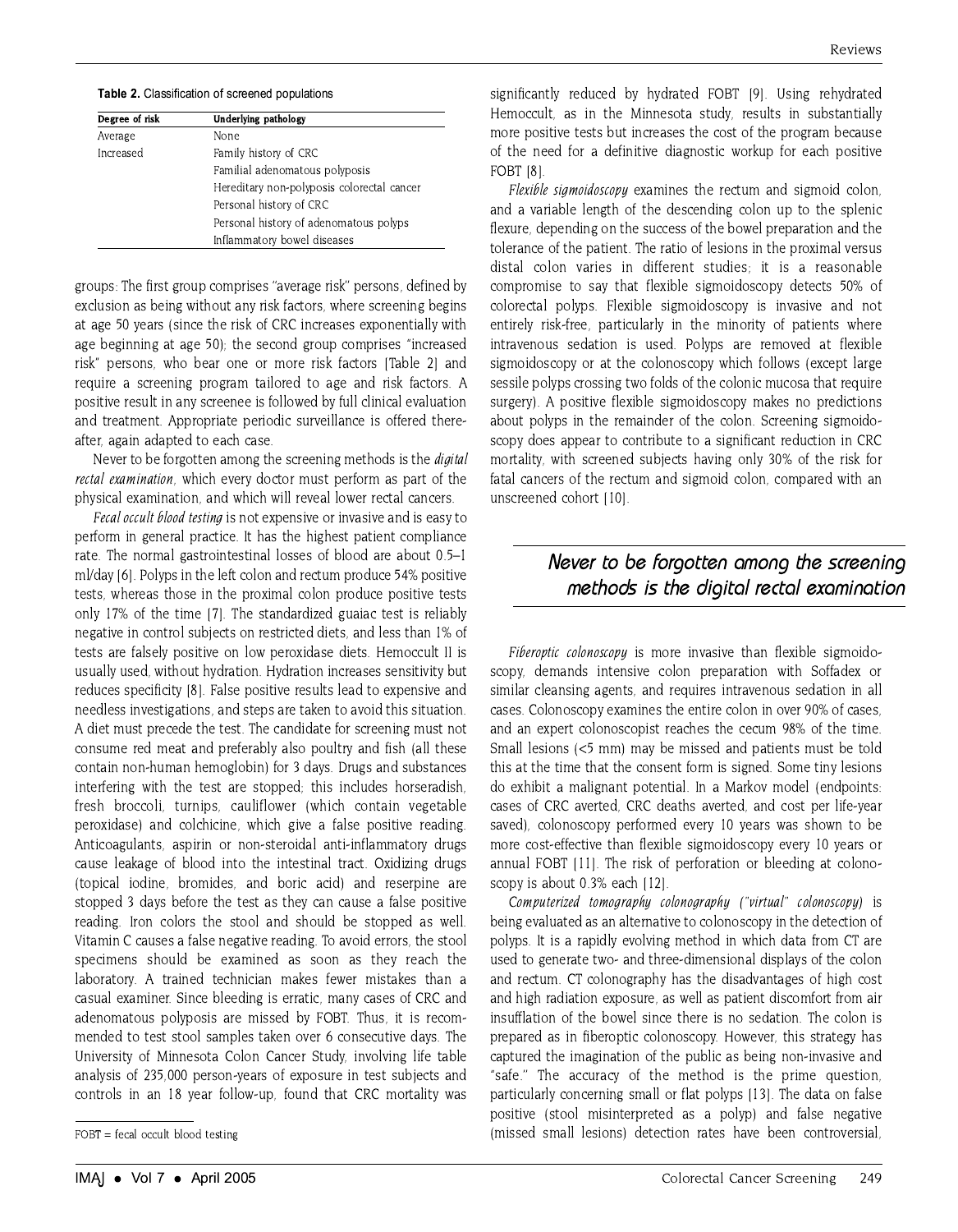and much depends on the expertise of the radiologist and the sophistication of the CT equipment available. In a recent publication from the U.S. the sensitivity of CT colonography for adenomatous polyps was 94% for polyps at least 10 mm in diameter, 94% for polyps at least 8 mm in diameter, and 89% for polyps at least 6 mm in diameter [14]. In a carefully matched Dutch study. CT colonography and optical colonoscopy exhibited a similar ability to identify large polyps in patients at increased risk for colorectal cancer, but there were several missed flat lesions [15]. More comparative research is required before CT colonography will become an authentic screening method. In parallel, the accuracy of fiberoptic colonoscopy will improve as chromoendoscopy and other new methodologies become widely available. CT colonography may also reveal pathology in other abdominal organs, which is an advantage over colonoscopy.

Other screening methods, such as detection of abnormal DNA in the stool, or tumor markers in blood, remain in the experimental stage.

The remainder of this review will state the current recommendations for screening. Further reading is recommended in Rosen et al.  $[16]$  and Boland  $[6]$ .

## Recommendations for screening in persons of average risk

In these persons FOBT is offered yearly from age 50. It may be supplemented with flexible sigmoidoscopy every 5 years. Colonoscopy is offered every 10 years where appropriate; often this is at the patient's request. Any positive result on FOBT and/or flexible sigmoidoscopy mandates colonoscopy. The time intervals for flexible sigmoidoscopy and colonoscopy are derived from current concepts of the speed of tumor growth. It must be emphasized that 80% of CRC cases belong to this category of average-risk persons. Polyps may be present in as many as 30% of average-risk screenees at age 50 years, depending of the ethnic origin of the individual. Compared with no screening, the incremental cost-effectiveness ratio of repeat colonoscopy every 10 years was calculated to be \$10,983 per life-year saved [17].

### Recommendations for screening in persons with increased risk

### Persons with first-degree relatives with AP or CRC

The first-degree relatives are parent, sibling and child. The cancer develops at a young age. Indeed, the risk of CRC at age 40 is the same as that in average-risk persons aged 50. Screening therefore begins at age 40, and earlier if the family member presented with CRC at age <45 years. Colonoscopy is preferred to FOBT combined with flexible sigmoidoscopy.

### Persons with first-degree relatives with familial adenomatous polyposis

These persons require genetic testing after the age of puberty to determine whether they carry the FAP gene. A negative gene test

 $AP =$  adenomatous polyposis

rules out FAP only if the affected family member had an identified mutation. Flexible sigmoidoscopy is carried out in gene carriers at yearly intervals; polyps will in due course appear in the rectum if the patient expresses the phenotype. A person with FAP has a nearly 100% chance of developing CRC; such a person requires elective total colectomy!

#### **Hereditary non-polyposis CRC**

According to the Amsterdam criteria, this is a syndrome of CRC developing in three or more family members (one patient must be a first-degree relative of another patient) across at least two generations, and with one cancer diagnosed at age <50 years. Adenomatous polyps precede CRC, and both are predominantly proximal to the splenic flexure. Colonoscopy is indicated every 2 years from age 20 and yearly after age 40. Genetic testing is required, but is positive in only 80% of cases. This means the practitioner should be prepared to search for the syndrome even when all the criteria are not met. Flexible sigmoidoscopy and FOBT are inappropriate tests in hereditary non-polyposis colorectal cancer.

# Some 80% of colorectal cancer cases belong to the category of average-risk persons

### Persons with a personal history of CRC

Colonoscopy is required prior to surgery or within 6 months following surgery to detect synchronous polyps or cancer, next after 3 years, and if normal then every 5 years.

#### Persons with a personal history of adenomatous polyps

Colonoscopy is required after 3 years, and if normal then every 5 years. Closer follow-up is required in cases with flat or sessile polyps removed at colonoscopy.

#### Persons with inflammatory bowel disease

Inflammatory bowel disease includes ulcerative colitis and Crohn's disease. Colonoscopic surveillance of the whole colon and serial biopsies for dysplasia is required after 7 years of disease, and is performed at 1–3 year intervals, depending on the presence and degree of dysplasia. However, there is no direct evidence that this practice cost-effectively reduces CRC mortality. The adenomacancer sequence is generally absent in this group, but adenomatous polyps occasionally appear. CRC in Crohn's disease is less frequent than in ulcerative colitis.

#### **Summary**

Given a busy workload, the family practitioner needs brief guidelines to identify those persons with a possible presence of colorectal polyps or CRC. While individuals with a personal history of polyps or CRC are obviously at risk, a positive family history in one or more relatives, first-degree or other, over generations or not, is a most important reason for referral to the

 $FAP =$  familial adenomous polyposis